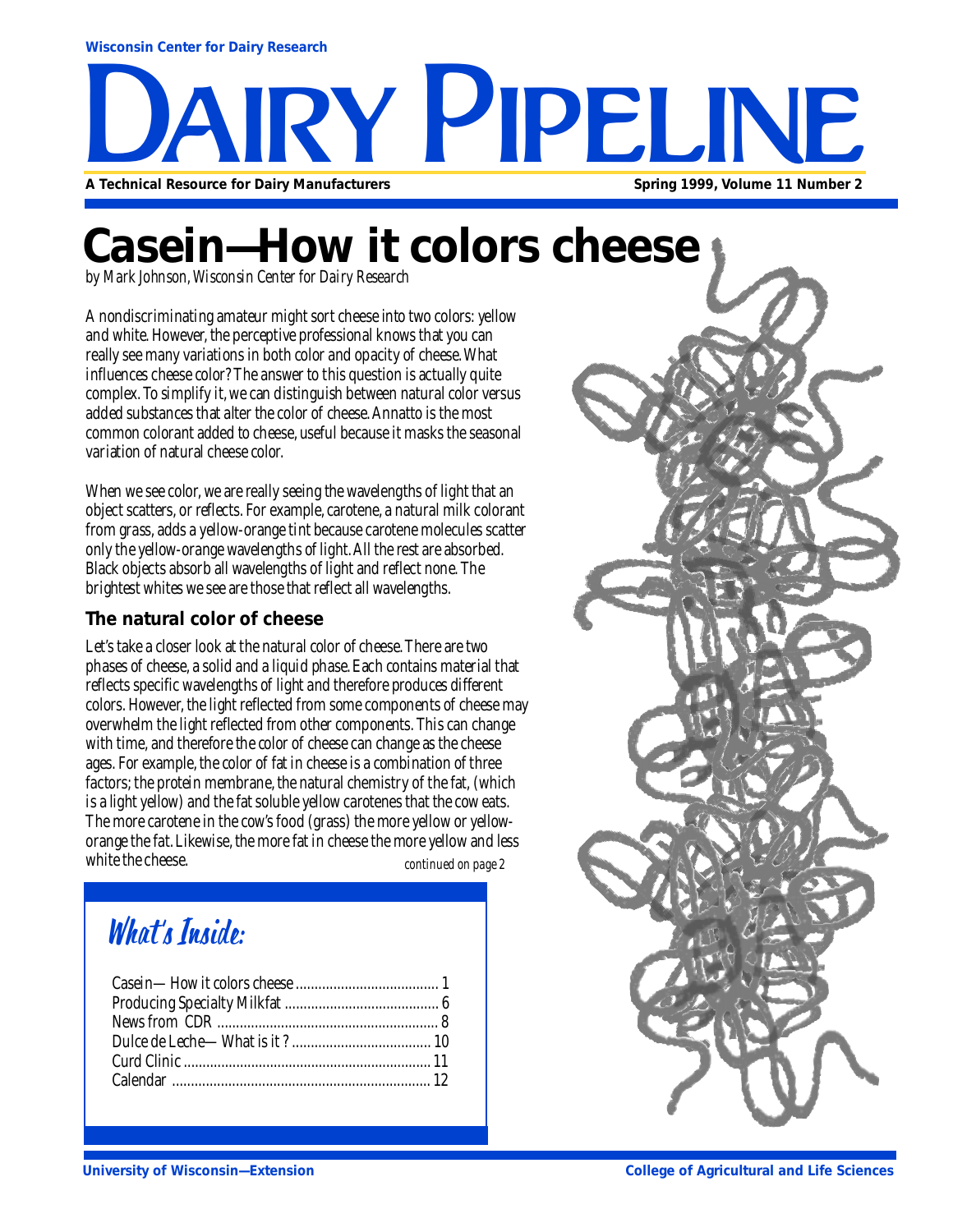#### UW Dairy Pipeline, Spring 1999

#### *continued from page 1*

Casein exists as micelles—very small packets of hundreds of casein molecules linked together through various types of bonding. When a coagulant is added to milk, the micelles link together, or aggregate, and form a bigger cluster. This dense cluster reflects all light, so we see it as white. Without acid development, the casein micelles remain associated as clusters, reflecting light and appearing white. Queso Fresco cheese is a good example, although the high salt content of Queso Fresco type cheeses also contributes to keeping the micelles bound as clusters. However, the development of acid by the starter culture changes the color because casein bonding is very sensitive to pH changes.

#### **Rearranging the casein molecules**

Major rearrangements of the casein molecules occur during cheese ripening, especially within the first few days. There is some free whey, or serum, in all cheese when it is very young. The absorption of this free moisture depends on pH and the amount of calcium bound to the casein molecules. Absorption of the water decreases the ability of the casein to reflect white light. Think of it as a separation or dilution of the the casein network—now the micelles are not as dense. The change is readily apparent in fat free or low fat cheeses. Not only do these cheeses become less white, but they also become more translucent. This decrease in whiteness may not be as apparent in higher fat cheeses since the fat globules also reflect white light—which adds to the opacity of the cheese.

In order for the casein to absorb water, there must be a loss of calcium. With the calcium loss, there will be a negative charge on the casein molecule. This is partially neutralized by sodium or hydrogen ions, both monovalent positive charged ions, in the cheese. However, these ions are associated with water. This is important since the water in cheese is absorbed, or becomes closely associated with the casein, through these ions. In essence, water shares the ions with the casein molecules. Thus, casein becomes more soluble through hydrophilic interactions. However, if the pH continues to decrease, the casein molecules begin to bind tightly to the hydrogen ions and will not share with water. Consequently, water is pushed out from the casein and the casein molecules begin to cluster again. The cheese will become whiter and more opaque.

Bonding between casein molecules at a low pH is due to hydrophobic interactions and is strongest around pH 4.6. Cottage cheese curd (pH 4.6- 4.8) is white because casein molecules aggregate through hydrophobic interactions and form a dense association. At a higher pH, the charge on the casein (and its bonding with water) prevents the hydrophobic interactions from taking place. However, at a high salt concentration the salt actually competes with the casein molecules in the cheese for water and subsequently pulls the water away from the casein molecules, causing them to aggregate. The cheese then becomes whiter. You can see this effect in brined cheeses—the outside of the cheese displays a ring of bright white cheese while the interior of the cheese is not as white. In brined cheeses, moisture from the interior of the cheese eventually finds it way to the outside layer. As the salt moves towards the interior, the rind becomes less white.



**Casein cluster, less tightly bound**

**Water is pushed out " from the casein and the casein molecules begin to cluster again."**





*continued on page 4*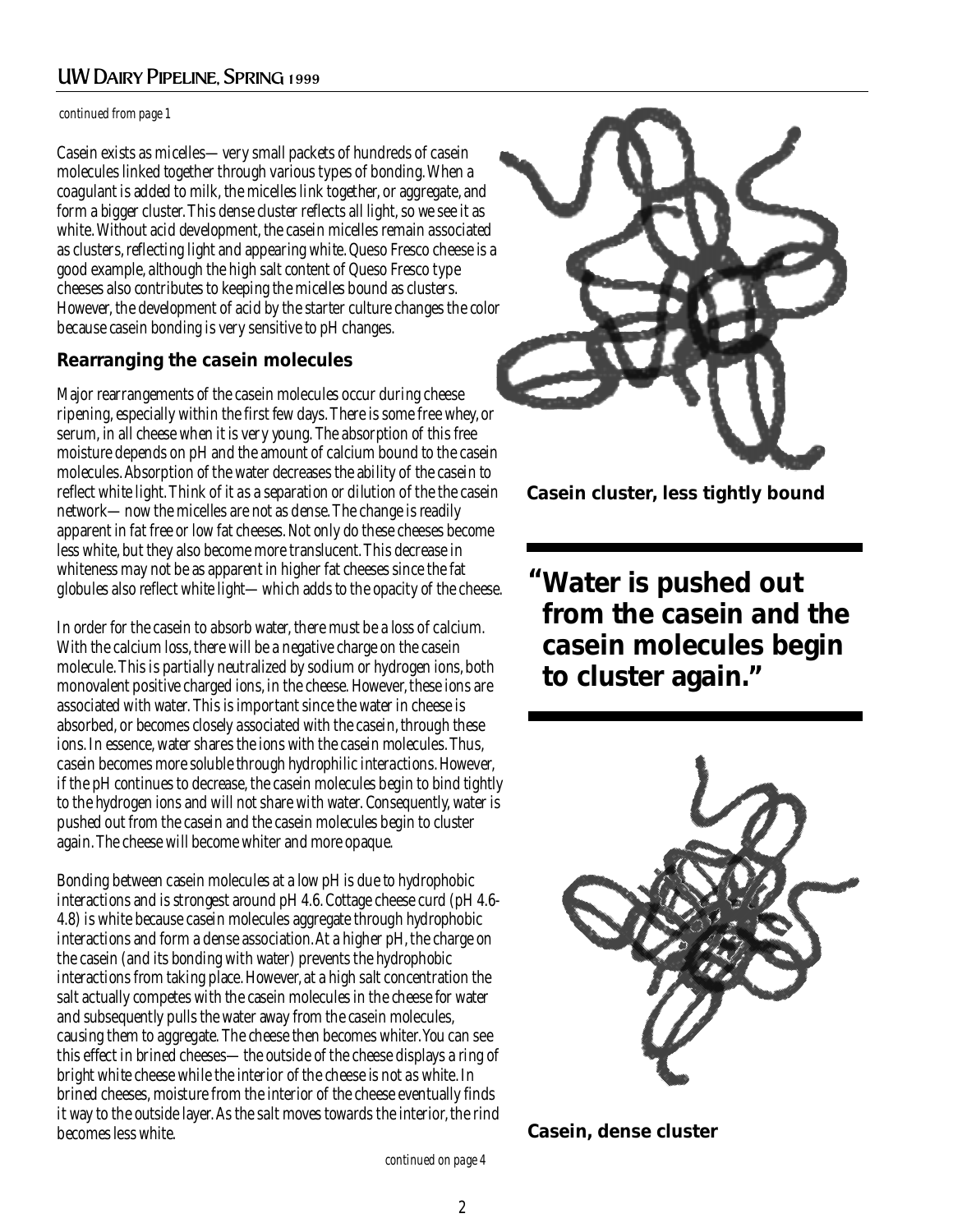### **Casein—the major milk protein**







Caseins are the major class of protein in milk, making up 80% of the protein in bovine milk. All proteins are assembled from amino acids, a group of twenty chemical compounds that are arranged in specific configurations which give each protein a unique identity and structure. The size of protein molecules depends on the number of linked amino acids, 100 to 200 is common, but you will find them both much smaller and much larger.

Casein can be further divided into three subgroups:  $\alpha$ ,  $\beta$  and  $\kappa$ . All three types form similar bonds with calcium, magnesium, and complex salts to hold the molecules together. These molecules form casein submicelles, which then bond together as micelles—400 to 500 bound submicelles form a medium micelle. The size of the casein micelle depends on the concentration of calcium ions, if calcium leaves… the micelle separates into submicelles. The bonds that form among micelles, and on the surface of micelles, are the key to curd formation in cheese.

While learning about casein, I talked with Dr. Harry Farrell, a USDA researcher who has studied casein for decades. After all those years searching out the secrets of casein some people might be rather tired of the whole topic. Not Harry—his continued enthusiasm for casein pays homage to this molecule that is unique in nature. There is no other protein that is like casein, perhaps because it's role is so specialized. Casein is a storage protein, but is also a carrier protein. Casein is the vehicle that carries calcium in milk, delivering it from mammalian mothers to their offspring. Each species has unique calcium needs, which is reflected in milk.

> When you compare cow's milk to human milk you see major differences in the amount and type of casein (Sood, S.M.). The variation reflects a species difference in the growth and development of newborns—calves have an immediate need for calcium since they are walking and need strong bones right away. Humans put their energy into finishing neural development, bone growth comes later. This is the main reason you'll find more casein in cows milk. —Editor

#### **References**

Sood, S. M. Sidhu, K. S., and Dewan, R. K. Heat Stability and the Voluminosity and Hydration of Casein Micelles of Different Species. NZJ Dairy Sci Tech 14:217-25, 1979.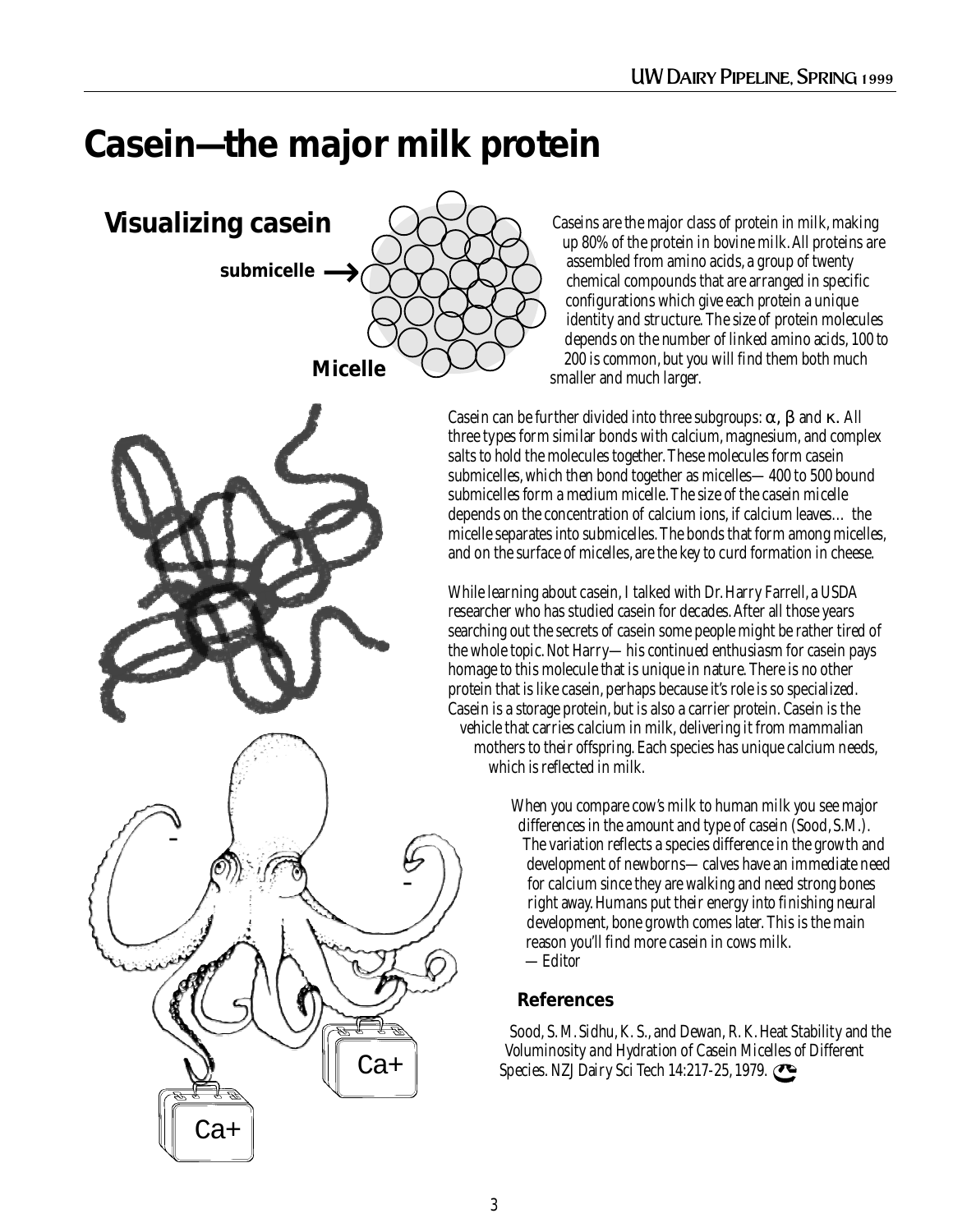#### UW Dairy Pipeline, Spring 1999

#### *continued from page 2*

bright white cheese while the interior of the cheese is not as white. In brined cheeses, moisture from the interior of the cheese eventually finds it way to the outside layer. As the salt moves towards the interior, the rind becomes less white.

When cheese is heated it can become whiter and more opaque. This phenomenon is also due to the increased density of the casein network as a result of increased hydrophobic interactions between casein molecules, which become stronger as the cheese is heated. Heating influences aggregation of casein molecules and pushes the water out from the casein network. This is especially apparent when a high moisture, zero fat cheese, is heated, perhaps on a pizza pie. You'll see large pools of free water.

#### **Effect of temperature**

During cold storage of cheese, the cheese may appear less white than it does at room temperature. At low temperatures, water absorption increases and the density of the casein molecules decreases. As the cheese is warmed, the reverse is true. Remember that the pH and bound calcium content of the cheese are also important. Thus, a cheese with a high pH and more bound calcium will not lose its whiteness. This is not true of a cheese with a lower pH stored at a low temperature. However, both cottage cheese and very young Camembert have a low pH but maintain their whiteness when refrigerated. This is because cheeses with a very low pH maintain hydrophobic interactions and the casein remains densely clustered. However, as Camembert ripens you begin to see a color change, starting at the outside and moving inside. The color is less white and more translucent as the pH increases.

Mottling may be due to pH differences between the white, opaque areas and the less white, more translucent areas within the cheese. The pH differences lead to different aggregations of the casein molecules, and thus the water holding abilities of the casein. At the Center for Dairy Research, we have observed that the white areas of Mozzarella will have a pH of 5.2, while the translucent areas will have a pH of 5.0. The color differences are not readily apparent when the cheese is cold, but you can see them when the cheese warms. The white areas are firmer and, when squeezed, easily express water. The translucent areas are soft and do not express any water when squeezed. Mottling in cheese can be avoided by adding titanium dioxide; a common additive to reduced or fat free Mozzarella cheese which increases cheese whiteness and opacity.

#### **As cheese ages**

While the hydration of the intact casein molecule can cause a decrease in whiteness, proteolysis can also transform casein to a more soluble state— with the same decrease in white color. Thus, as a cheese ages, it becomes less white. When casein no longer strongly reflects white light, the color of the cheese will be dominated by

the reflecting components originally in the water phase. For example, the riboflavin in the whey, which appears greenish-yellow is a big influence. These compounds were originally overwhelmed by the intensity of the reflected white light from the casein. Riboflavin can be oxidized by fluorescent light, and will become whiter if the cheese is exposed to fluorescent light. It may even appear more opaque.

|                                       | <b>High pH</b>                    | <b>High salt</b> | <b>High temperature</b> |
|---------------------------------------|-----------------------------------|------------------|-------------------------|
| Low pH<br>Low salt<br>Low temperature | White<br>Off-white*<br>Off-white* | White<br>White   | White<br>White          |

\*Colors can be yellowish, slight green, dull white, cream, or gray.

**Remember that " the pH and bound calcium content of the cheese are also important ... a cheese with a high pH and more bound calcium will not lose its whiteness."**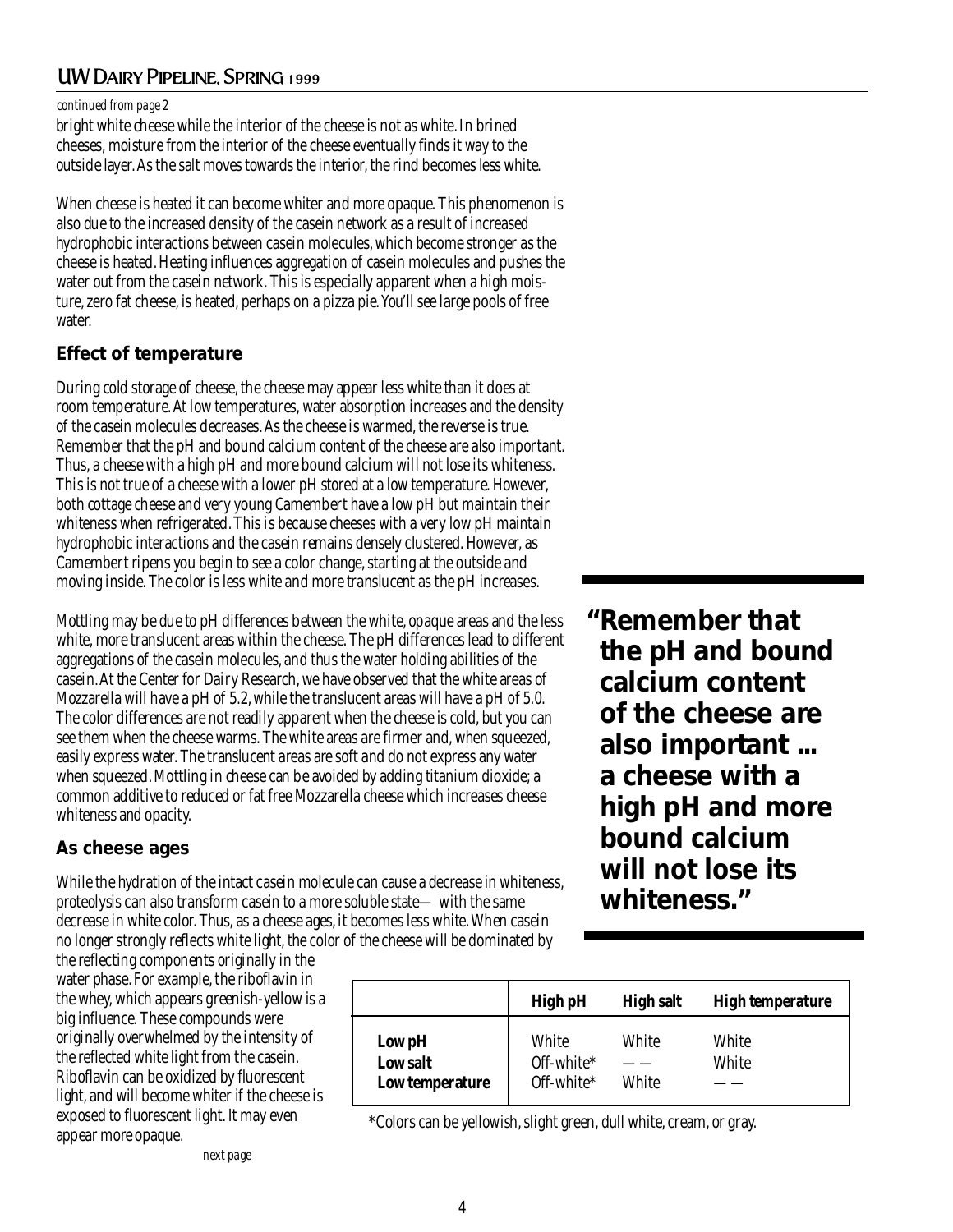

**The Maillard "reaction, is a non-enzymatic browning process that produces a complex rearrangement of sugar-proteins that influence color and flavor."**

Although casein, fat and riboflavin are important factors determining the color of cheese, other compounds also have a major impact, which will subsequently dominate the color. Metabolism of bacteria in cheese may lead to the formation of dicarbonyl compounds, which react with amino acids. The reaction produces pink or brown pigments. This is known as Maillard browning. The Maillard reaction, is a non-enzymatic browning process that produces a complex rearrangement of sugar-proteins that influence color and flavor. This reaction is enhanced in low moisture cheeses like Parmesan, and by increasing the storage temperature. Thus, as Parmesan cheese ages it becomes more brown. (However, as cheese ages there is an increase in proteolysis and less casein aggregation.)

You may have noticed that off-white, or whey colored cheeses will turn white when in contact with water— especially when heated in water. But they turn darker when dried with heat. Bacteria, yeast, and molds may also produce other pigments imparting various colors to cheese.

During cheese making, you can also add some steps during processing to increase the whiteness of the cheese: homogenization of the cream, or adiing titanium dioxide or adding peroxide. You may want to check the regulations and standards of identity before taking this appoach, though.

After all this information about the natural color of cheese, you may be yearning to be that amateur that considers only yellow and white cheese. However, you can "see" some of the chemistry of cheese when you discern the variation in natural cheese color and it can be another guide in the cheesemaking process. At the very least, perhaps you'll never view cheese the same way again!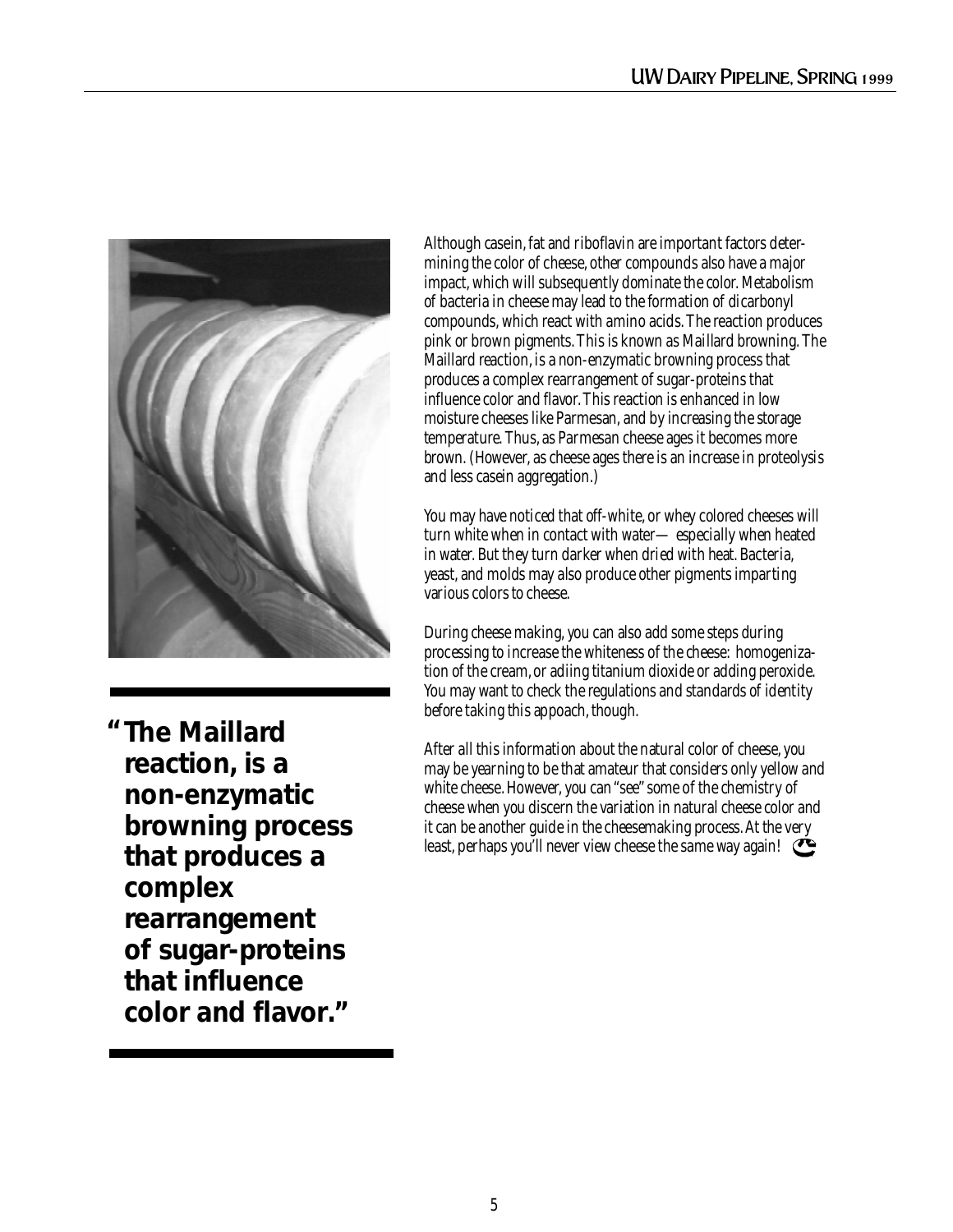# **Producing Specialty Milkfat**

*by K. E. Kaylegian, Wisconsin Center for Dairy Research*

Like whey, whey proteins, and milk itself, butter might be more valuable when it is separated into components. Butterfat is one of the most complex edible fats available—it is a mix of over 400 different fatty acids. You can simplify this complex fat by using a separation process, like fractionation, to sort milkfat fractions by their melting temperatures. This process can produce a specialty product that retains the quality flavor of butter while meeting the performance needs of food manufacturers.

Milkfat is present in most dairy foods fluid milk (1%, 2%, whole, buttermilk), cream (light, heavy, concentrated), dried products (milk, cream, butter, buttermilk,), butter (salted, unsalted), anhydrous milkfat (AMF), and butter oil. All of these forms have varying levels of fat (the milkfat content ranges from 1 to 99.8%), water, and other components. The functional performance, or role, of milkfat as an ingredient often depends on the total fat content and the presence of other components (e.g., proteins and phospholipids).

Although butter contributes desirable flavor, appearance, and textural properties to foods, its functional performance is limited. The native chemical, physical, and functional properties of milkfat vary naturally (1), which can make it less predictable than desired. The predictability is important since fat ingredients contribute a range of functional properties, both during processing and in the finished product. For example, when used

#### **Table 1. Functional attributes of milkfat ingredients**

| <b>During Processing</b>                                                                                                                                                    | Finished product                                                                                               |
|-----------------------------------------------------------------------------------------------------------------------------------------------------------------------------|----------------------------------------------------------------------------------------------------------------|
| structure<br>firmness<br>plasticity<br>lubrication<br>aeration<br>shortening<br>layering<br>viscosity<br>flow<br>solution and dispersion<br>heat transfer<br>emulsification | flavor<br>texture<br>mouthfeel<br>appearance<br>structure<br>spreadibility<br>firmness<br>antibloom properties |
|                                                                                                                                                                             |                                                                                                                |

as an ingredient, milkfat contributes structure, lubrication, layering and heat transfer during processing (Table 1). In the finished product, milkfat supplies flavor, texture, structure and spreadability.

#### **Milkfat contributes to structure**

The flavor that milkfat supplies is important for most applications, but some milkfat attributes are only important for selected applications. For example, spreadability is important for table spreads but is not relevant for chocolate applications. Structure formation is also very specific to the application. In table spreads, structure refers to the formation of a sufficient solid crystal network to hold the liquid fat and moisture. This network cannot be too brittle or too soft for optimal spreadability and stand-up properties. In pastries, the dough layers are separated by layers of fat that must remain solid during the initial phases of baking to form a barrier between dough layers and provide a flaky texture. In cookies, the gluten formation between adjacent flour particles is disrupted by coating them with liquid fat, resulting in the "short" texture characteristic of a shortbread cookies.

Specialty milkfat ingredients are an emerging category of milkfat ingredients—they are tailor made for a specific product. These specialty ingredients are based on milkfat fractions, and are generally 80 to 100% milkfat. Rather than using butter for all food applications, specialty ingredients are designed to optimize the functional characteristics that are desirable and important in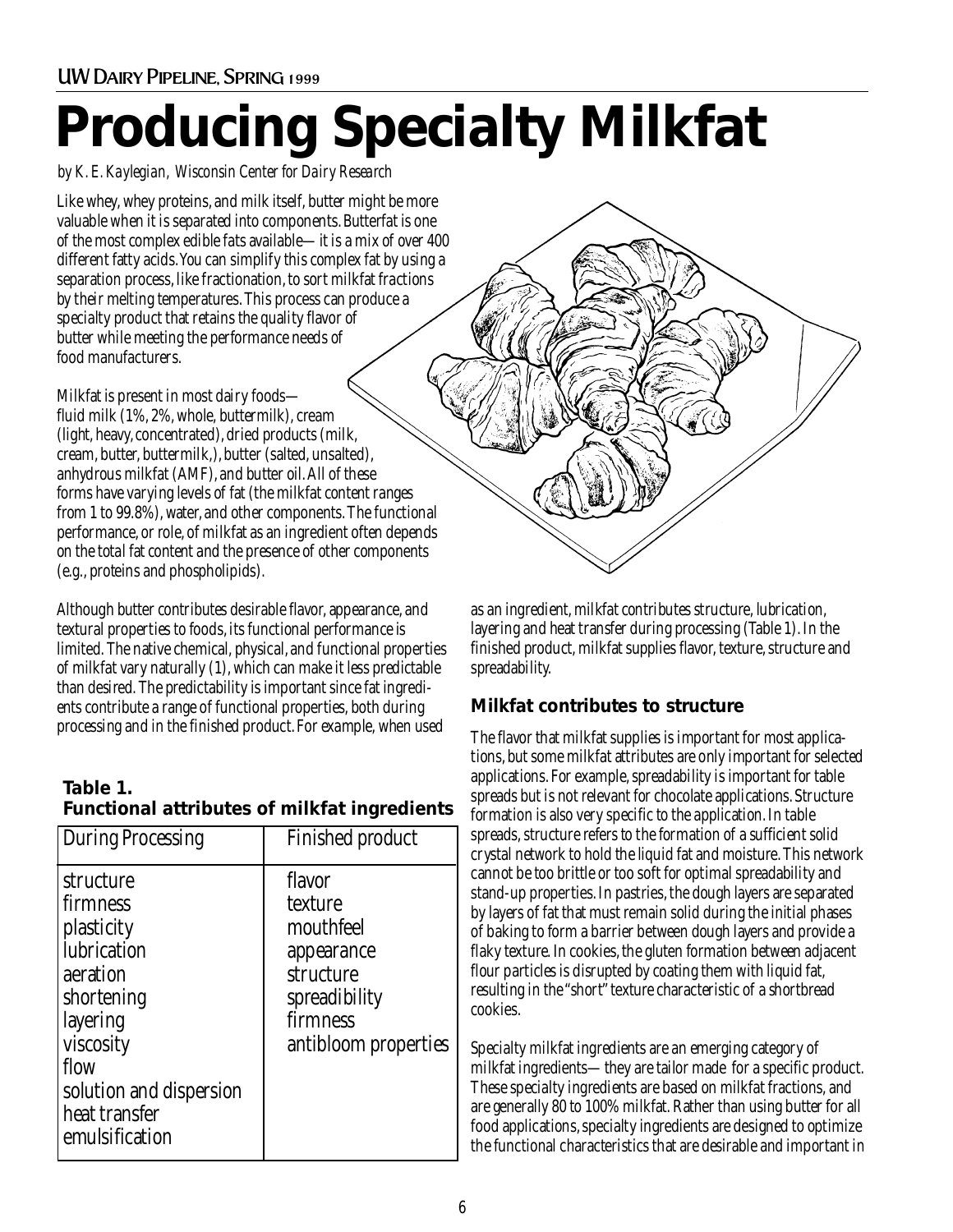a particular application. For example, a specialty milkfat ingredient can be designed just for layered pastries—it would not be the best ingredient to use in cakes, chocolate, or table spreads. Each finished product or application has its own characteristic attributes (e.g., flavor, texture, and structure), as well as unique formula and processing demands. It is essential to understand as much as possible about the final application, including all stages of manufacture, distribution, and storage before producing specialty milkfat.

#### **Manufacturing milkfat ingredients**

Specialty milkfat ingredients can be manufactured using five basic steps: 1) fractionate milkfat to create blending stocks with a range of physical and chemical properties, 2) blend milkfat fractions and intact milkfat to target specifications, 3) add other functional ingredients (optional; aqueous phase, salt, emulsifiers), 4) texturize mixture to proper finished form (optional), and 5) package (1). These processing steps influence the melting profile and melting point, plasticity, and total fat content. Although this approach to manufacturing specialty milkfat ingredients is new in the United States, it has been used in Europe since the 1970s and in New Zealand since the late 1980s.

Milkfat fractionation means separating whole milkfat into components, or fractions, that have different physical and chemical properties. The best raw material for producing fractions is anhydrous milkfat, because it is 99.8% fat. Dry crystallization with either vacuum or pressure filtration is the most common method used to fractionate milkfat commercially. Understanding as much as possible about the final application helps to obtain the best performance from the ingredient with the least amount of processing necessary. For example, a chocolate manufacturer melts the specialty milkfat when it is added to the chocolate. They would not want water in the system; therefore, an aqueous phase is not needed, and the product does not need to be texturized. However, a pastry manufacturer needs water in the finished product for leavening and also requires plasticity in fats for rolling. Sometimes bakery ingredients need texturization to stabilize the emulsion properties.

#### **Summary**

Producing specialty milkfat ingredients in the US is an emerging field. Right now, actual performance testing of the ingredient in the product is the only way to judge the true suitability of the ingredient. However, understanding the performance needs and using fractionation, blending, and texturization technologies does gives the dairy industry new opportunities to tailor milkfat ingredients to meet the needs of specific applications and increase the use of milkfat.

#### **Acknowledgments**

The author thanks and acknowledges the support of Dairy Management Inc., the Wisconsin Milk Marketing Board, and the Wisconsin Center for Dairy Research Milkfat Fractionation Consortium.

#### **References**

Kaylegian, K. E., and R. C. Lindsay. 1995. Handbook of Milkfat Fractionation Technology and Applications. Am. Oil Chem. Soc. Press, Champaign, IL.

#### **Labeling milkfat fractions**

Milkfat fractions are newly available ingredients in the US, and many people want to know how they can be labeled. In an opinion prepared by Covington & Burling (Washington, D.C.), the following recommendations were made.

Milkfat fractions produced from anhydrous milkfat (AMF) using traditional dry crystallization and separation methods can be labeled like other milkfat ingredients.

Traditional milkfat ingredients are labeled based on their gross composition and fat level. Milkfat fractions that are 99.8% milkfat can be labeled as "milkfat," "anhydrous milkfat," or "anhydrous butterfat," and milkfat fractions that are at least 99.6% milkfat can be labeled as "butteroil." The term "butter" implies a product that is 80% milkfat. The "butter" label can be used for products made from milkfat fractions that are blended with an aqueous phase obtained from milk (skim milk or buttermilk) to a finished product level of 80% milkfat. In the case of specialized, non-standardized products, such as a spreadable butter, some type of common or usual name or modifier must be used to distinguish the product from the standardized version. Examples of non-standardized butters are cold spreadable butter and high melting pastry butter.

For more information, contact Kerry Kaylegian, Wisconsin Center for Dairy Research, 608-265-3086.

Very high melting fractions melt above 45˚C (113˚F)

High melting fractions melt between 35˚C (95˚F) and 45˚C (113˚F)

Middle melting fractions melt between 25˚C (77˚F) and 35˚C (95˚F)

Low melting fractions melt between 10˚C (50˚F), and 25˚C (77˚F)

Very low melting fractions melt below 10˚C (50˚F)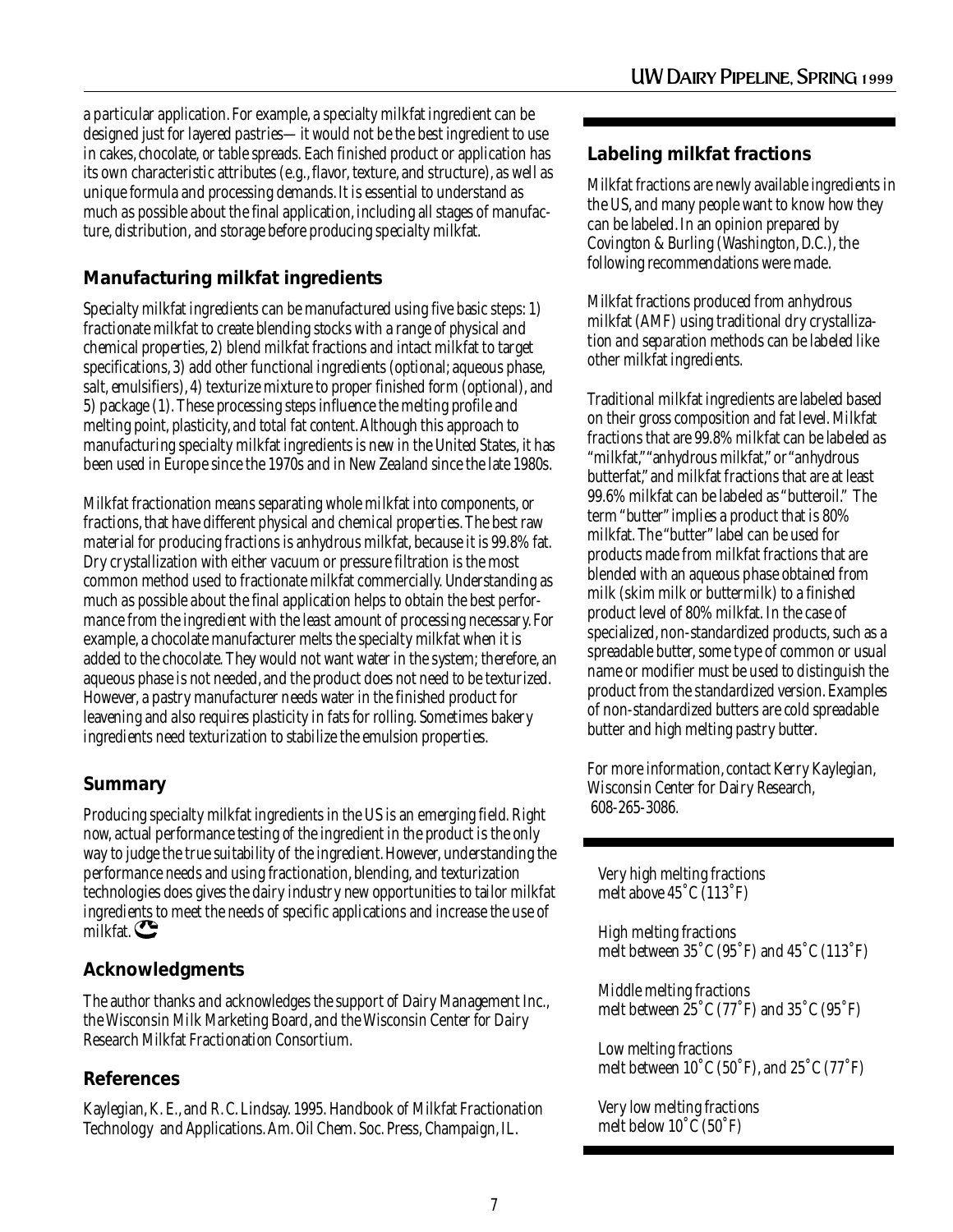## News from CDR

#### **CDR staff heads for IFT**

Interested in sampling dulce de leche? (See page 10) Both Karen Smith and KJ Burrington, staff from CDR's Whey Applications program, will be at the 1999 IFT Food Expo ® with some product samples. You can find them at the DMI booth, #1563, along with other technical representatives who can answer questions and share information about dry dairy ingredients



and using dairy ingredients in everything from soup to donuts. The Food Expo is in Chicago this year, July 25-28. For more program information and registration call (312) 782-8424.

### **"New" Food Safety Workshop**

Food safety is a topic that you can always revisit. We have reviewed and revamped our food safety workshop —register now! (See the schedule on the opposite page.)

#### **Artisan Course in September**

Jim Path is presenting another Cheese Artisan course on September 28th and 29th. Consider joining us to "Explore the Cheeses of Mexico and Latin America." During this workshop, you will gain "hands-on" experience making Oaxaca, Panela and other popular, traditional Hispanic cheeses. Course instructors, Luis Gonzales, Felipe Guisa, and Jeff Jay will also discuss manufacturing these cheeses to meet the cooking needs of chefs and consumers. For more information contact Jim Path at CDR, (608) 262-2253 or by e-mail: jpath@cdr.wisc.edu

### Calendar, continued from pg 12

**Oct. 18-22 Wisconsin Cheese Technology Short Course**, Madison, WI — This 5 day short course provides a technical approach to the discussion of the principles and practices of cheesemaking. Program Coordinator: Dr. Bill Wendorff, (608) 263-2015.

**Nov. 9-10 Wisconsin Cheese Grading Short Course**, Madison, WI — This intensive two-day course covers the principles and practices used in grading natural cheeses. Program Coordinator: Dr. Bill Wendorff, (608) 263-2015.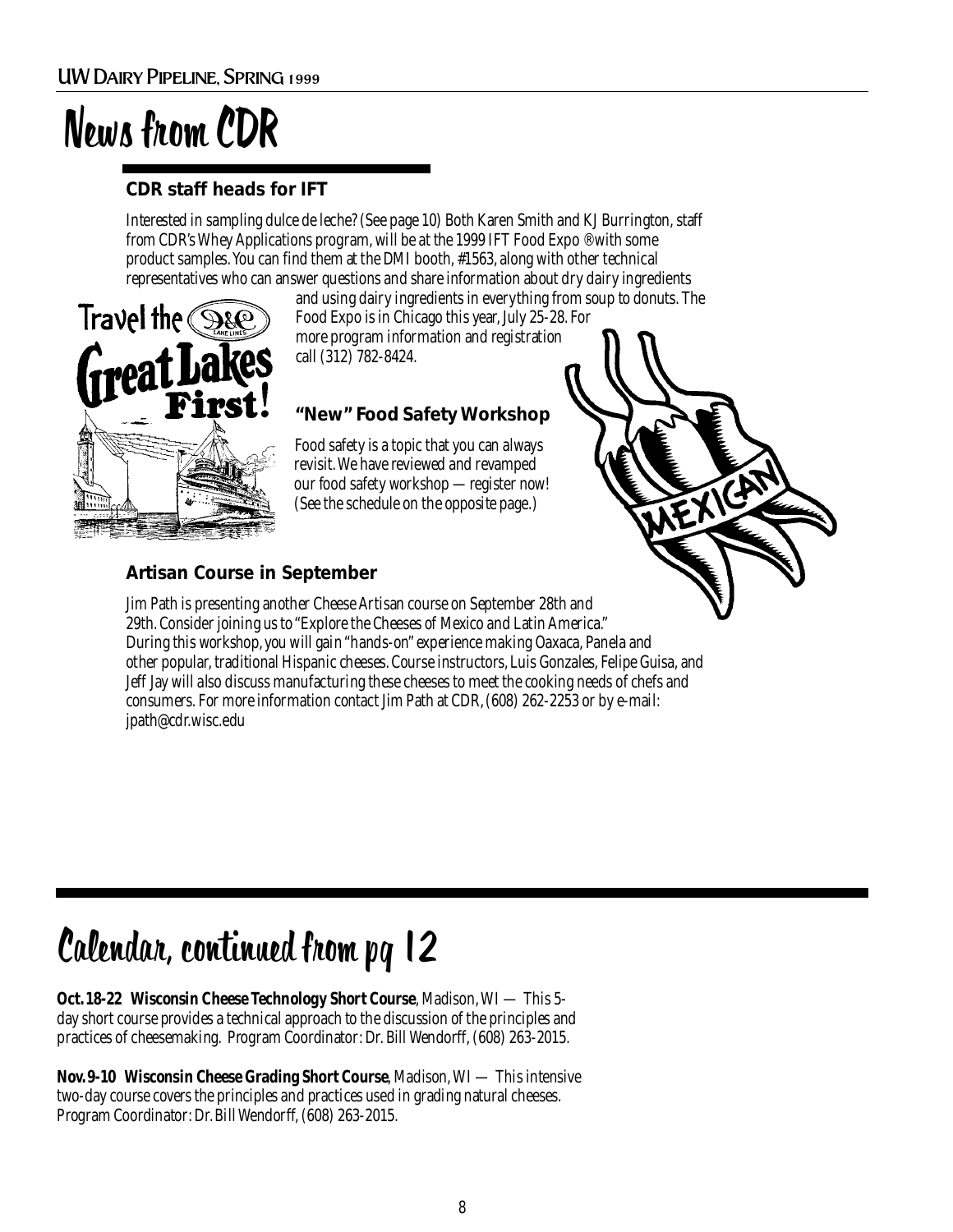### **Managing Dairy Food Safety Workshop**

Sponsored by: **Wednesday, September 1, 1999** Wisconsin Center for Dairy Research Food Research Institute *University of Wisconsin-Madison*

Auditorium, Rm. 205, Babcock Hall University of Wisconsin-Madison Madison, Wisconsin

This one-day workshop will:

 $\bullet$  Reiterate the need for maintaining a "clean" environment and manufacturing quality products. You can do this by following GMP's throughout your plant and observing regulatory and customer requirements.

• Provide practical "how to" information for maintaining a "clean" plant by following GMP's and implementing a quality system.

 $\bullet$  Discuss potential problems and issues when a product is "unsatisfactory," including a review of lab results, mock recalls and third party audits.

#### **For more information**

If you have questions about the workshop or need a brochure, please contact Mary Thompson, Wisconsin Center for Dairy Research, Babcock Hall, Rm. 241, 1605 Linden Drive, Madison, WI 53706-1565 phone: 608.262.2217 email: thompson@cdr.wisc.edu

| синсэиау, эсрісшысі 1, 1999 |                                                                                                                                                           |
|-----------------------------|-----------------------------------------------------------------------------------------------------------------------------------------------------------|
| $9:00 - 9:10$               | Welcome -Mary Thompson, Wisconsin Center for Dairy Research<br>Introduction - Ron Weiss, Food Research Institute                                          |
| $9:10 - 9:30$               | Pathogens of Concern for Safe Dairy Products<br>Dr. Elmer Marth, Professor Emeritus, Dept of Food Science,<br>University of Wisconsin - Madison           |
| $9:30 - 10:00$              | <b>Regulatory Requirements for Plant Sanitation</b><br>Mike Barnett, Food Safety Specialist<br>Wisconsin Dept of Agriculture, Trade & Consumer Protection |
| $10:00 - 10:30$             | <b>Buyer Specifications</b><br>Dick Willets, Group Director Research & Development<br>Sargento                                                            |
| $10:45 - 11:15$             | <b>Good Manufacturing Practices</b><br>Cheryl Bingham, Director, Compliance<br>FDA, Minneapolis Office                                                    |
| $11:15 - 11:45$             | <b>Importance of HACCP Implementation</b><br>Marianne Smukowski, Dairy Safety/Quality Coordinator<br><b>Wisconsin Center for Dairy Research</b>           |
| $11:45 - 12:15$             | <b>Implementing HACCP - Industry Response</b><br>Dean Sommer, Vice President, Technical Services<br><b>Alto Dairy</b>                                     |
| $12:15 - 1:15$              | Lunch on your own                                                                                                                                         |
| $1:15 - 1:45$               | Recall Program, Industry Perspective<br>Tom Everson. Vice President, Technology Division<br><b>Grande Cheese Company</b>                                  |
| $1:45 - 2:15$               | Recall Program, Legal Perspective<br>Speaker to be announced                                                                                              |
| $2:15 - 2:35$               | <b>Quality Milk</b><br>Pamela Ruegg, Milk Quality Specialist<br>Department of Dairy Science, University of Wisconsin - Extension                          |
| $2:35 - 2:45$               | <b>Resources Display</b><br>Mary Thompson, Communications Coordinator<br><b>Wisconsin Center for Dairy Research</b>                                       |
| $2:45 - 3:00$               | Questions and Answers for speakers<br>Ron Weiss, Research Program Manager<br><b>Food Research Institute</b>                                               |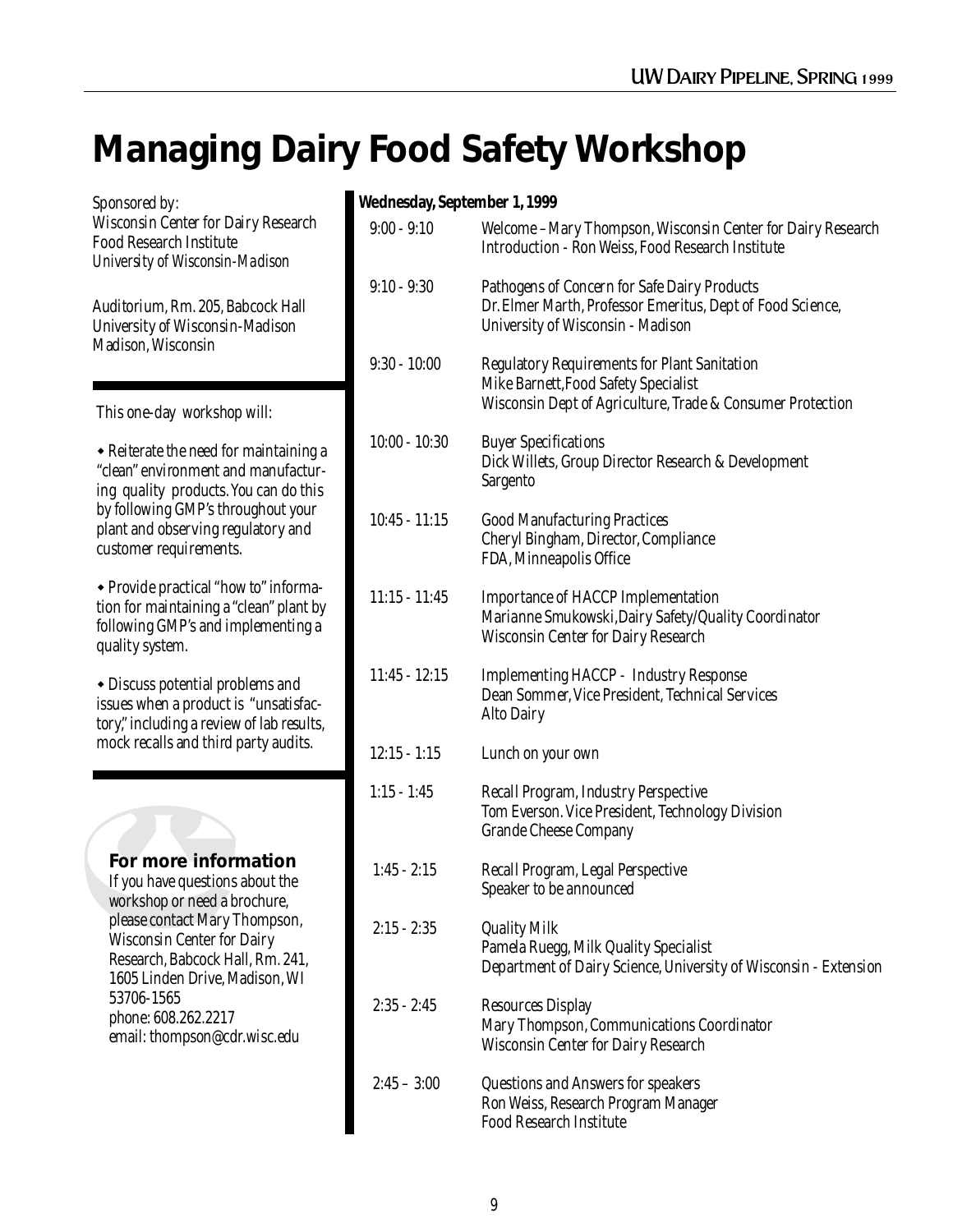## **Dulce de Leche—What is it ?**

*by Karen Smith and K.J. Burrington, Whey Applications, CDR*

We've all watched whey emerge from the waste stream of the cheese vat to a main stream food ingredient. We hear about the "whey refinery,"separating whey into components and finding uses for each of them. If you read food ingredient labels you have probably already noticed that you can find whey on the ingredient list of a wide range of products from snack foods to processed meats.

Dulce de leche is a dairy-based confectionery product. It is also one more product that could incorporate whey proteins, replacing some of the milk solids currently used. This is an ideal niche for whey since dulce de leche is very popular in Argentina, Uruguay, Chile, Brazil, Mexico and Columbia where milk solids are sometimes in short supply.

Dulce de Leche doesn't translate directly into English, but loosely translated it means sweets of the milk—or dessert of milk, dairy spread, milk jam and toffee jam. Product names and characteristics vary by country, but, generally, dulce de leche has a smooth texture and a delicate, caramel-like flavor. In Columbia and neighboring countries, people call it "arequipe" while in Chile it is known as "manjar." "Cajeta," the Mexican version, is made from goat milk unless noted on the label.

There are two distinct types of dulce de leche. At home, many people use the "casero" type which is shiny with a reddish brown color and a slightly stringy texture. Confectioneries and bakeries use the "pastelero" type, which is lighter in color and has a very short texture that holds the pastelero on cakes and other products.

Dulce de leche is traditionally prepared by mixing whole milk with sucrose and then boiling it until the mixture contains 70% (wt/wt) total solids. During the cooking, browning reactions produce a colored product with a caramel-like flavor. Sodium bicarbonate is used to increase the pH and improve browning and flavor development. Vanilla, or vanillin, often is added to flavor the final product. Manufacturers in Latin America use proprietary recipes and processing technologies to differentiate their brands.

You may have noticed that dulce de leche is gaining popularity in the United States as an ice cream flavor. Häagan-Dazs has been producing dulce de leche ice cream since February 1998 currently it is second only to vanilla ice cream in sales. Blue Bunny, Starbucks and Carvel also produce dulce de leche ice cream and Breyers is planning to introduce the flavor.

#### **Procedure:**

- 1. Rehydrate the whey powder (in milk or water)
- 2. Add sodium bicarbonate and cream to milk and heat to 140˚F (60˚C)
- 3. Add sugar and corn syrup to mixture
- 4. Cook to 70 71 % solids [approximately 225˚F (108˚C)]
- 5. Add flavor
- 6. Fill containers hot, close and cool

| Ingredient                      | Percent |
|---------------------------------|---------|
| Milk, whole                     | 37.08   |
| Sugar (sucrose)                 | 26.68   |
| Corn syrup, 42 D.E.             | 19.27   |
| Whey protein (WPC-34)           | 11.12   |
| Cream                           | 5.56    |
| Sodium bicarbonate <sup>1</sup> | 0.22    |
| Vanilla extract                 | 0.07    |
| Totals                          | 100.00% |

1 Amount can be increased or decreased to control color.

#### **Composition**

Total solids 71.0% Sugars 50.0% Total Milk Solids 21.0% Lactose 9.0% Protein 6.0% Fat 4.5% Ash 1.5%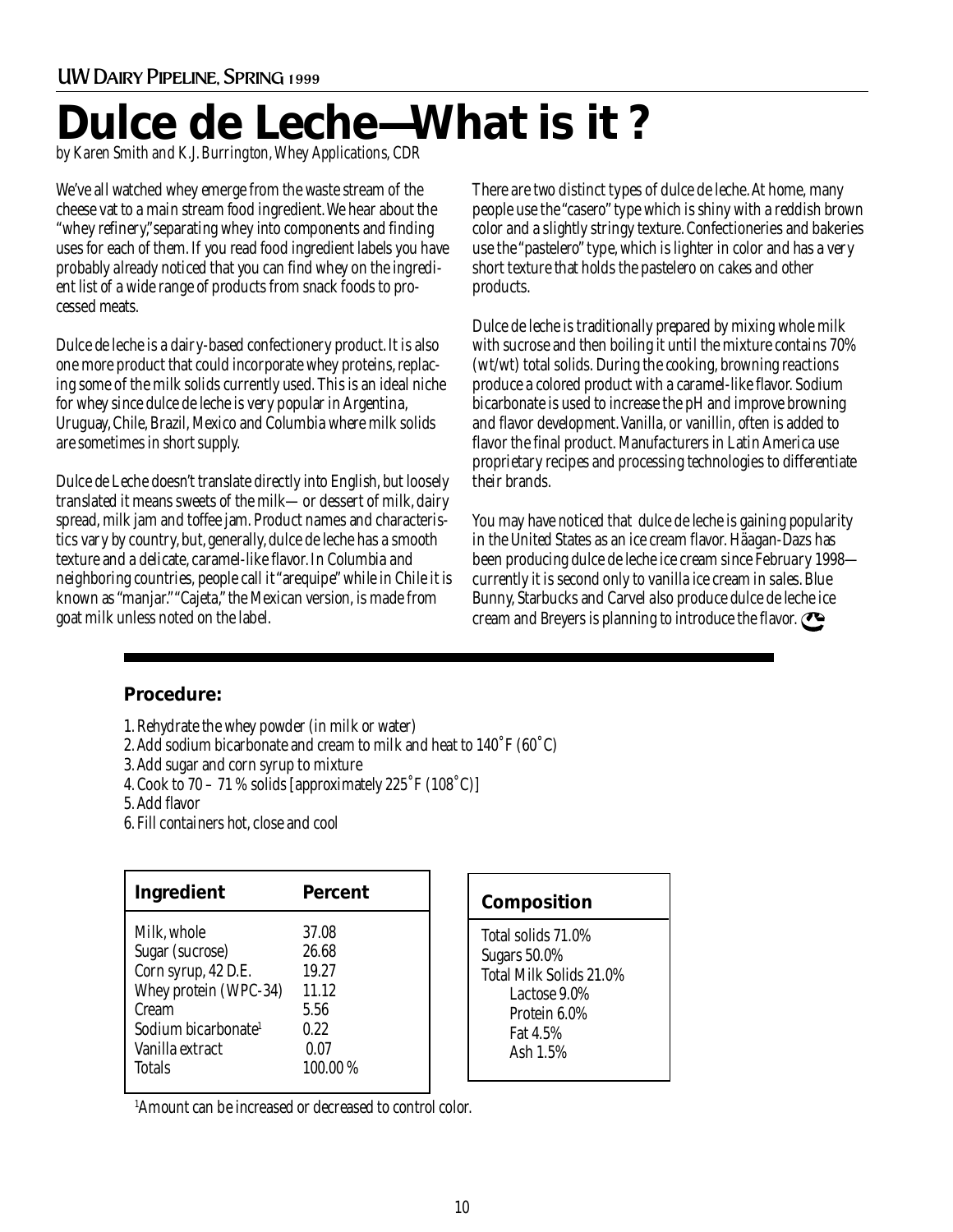## Curd Clinic

 $\mathbf{Q:}\,{}$  I sell a lot of cheese curds at my retail store and I've noticed that my customers seem to buy them for the squeak. I'd like to try a retail market that is several states away—is there any way to make the squeak last longer?

 ${\mathcal A}\colon$  Sure, we can help you spread the curd! The answer to this question, as is often the case around here, is based on research done several years ago by Dr. Norm Olson, emeritus professor of Food Science and the first director of the Center for Dairy Research.

 The key to preserving the squeak in Cheddar cheese curds depends on both the amount and structure of intact casein. Dr. Olson found that amount of intact alpha<sub>s-1</sub> ( $\alpha_{s-1}$ ) casein in cheese is directly related to the structure, or firmness, of the cheese. (Creamer and Olson, 1982) During normal cheese ripening, the cheese loses its squeakiness when as little as 15 to 20% of intact  $\alpha_{s-1}$  casein is hydrolyzed. (Lawrence et al, 1987) Residual milk coagulant present in the curd is responsible for the initial breakdown of  $\alpha_{s-1}$  casein. You can reduce residual milk coagulant levels in the cheese by simply reducing the amount of coagulant that you initially use. We cut the milk coagulant by 1/2 to 2/3 when we make our squeaky cheese. Of course, now you have to compensate for the slower clotting time by adjusting milk ripening and curd cutting times. To ensure good milk coagulum formation, we increased our milk ripening temperature from 90˚ to 95˚ F and added the maximum levels of CaCl $_2$ .

The other key is maintaining the proper casein structure by paying attention to the cheese pH. The goal is to carefully monitor the final pH of the curd, it should never dip below 5.25. For example, during chesemaking we drained, milled and salted the curd at 6.25-6.30, 5.60, and 5.55, respectively. With a final pH of 5.30 to 5.40, the cheese structure remains more rigid.



Curd clinic doctors for this issue are Carol Chen and John Jaeggi, CDR's Cheese Application Program

Questions for the Curd Clinic? Write to: CDR, *UW Dairy Pipeline* 1605 Linden Dr. Madison, WI 53706 FAX: 608/262-1578 e-mail: Paulus@cdr.wisc.edu